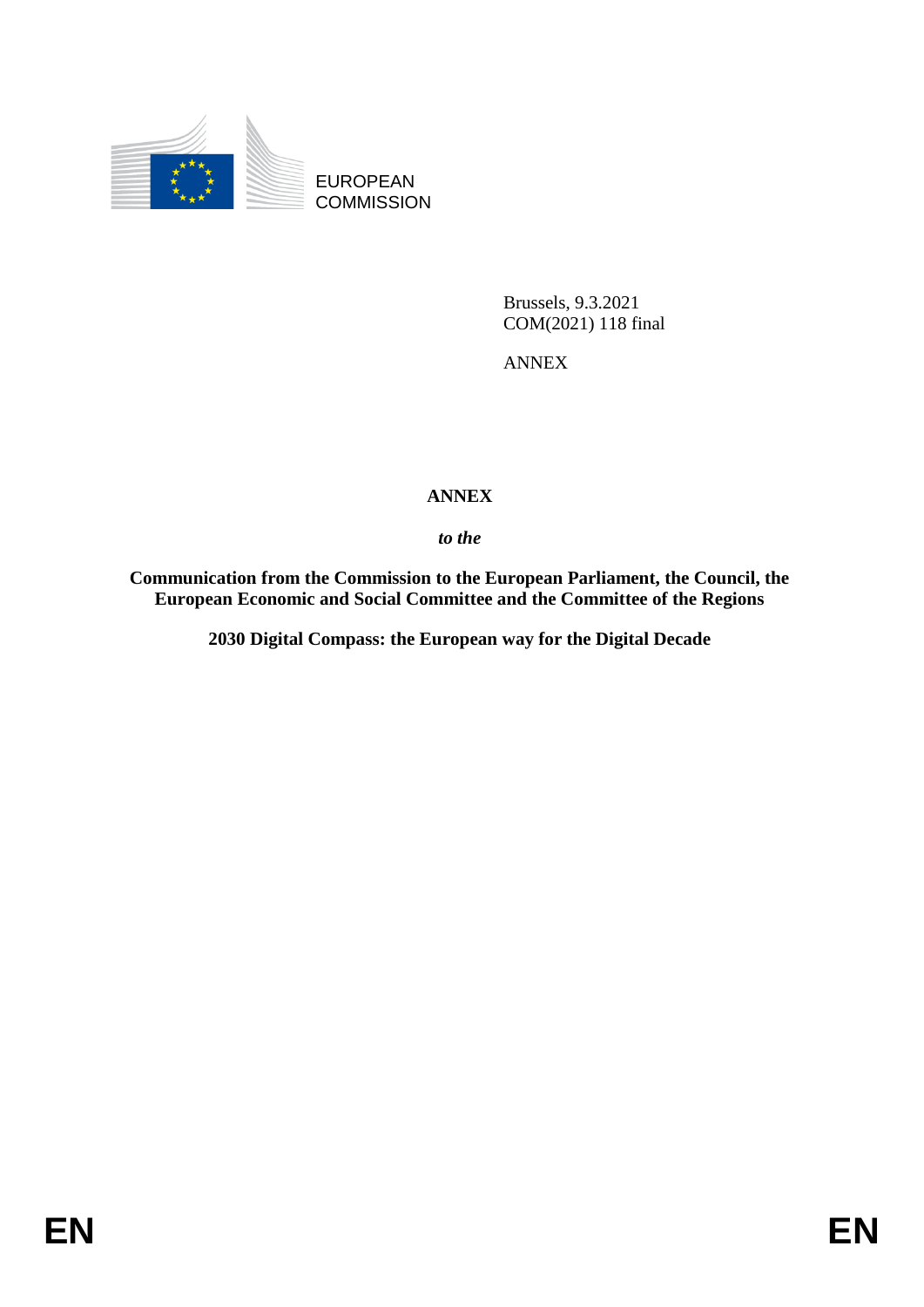## **Proposal of common Targets to mobilise public and private actors**

When selecting **targets,** the Commission looked at existing **Key Performance Indicators (KPIs)**, having in mind that targets need to be measurable in order to be monitored. For each target we present the baseline and source of data. The choice of lead KPIs hereafter was made based partly on existing KPIs which are monitored e.g. in the Digital Economy and Society Index (DESI) monitoring system set up by the Commission since 2014. There are, however, also potential KPIs where studies (ongoing or future) or other sources would be needed, methodologies would still need to be developed or relevant data would still need to be acquired. Moreover, it is to be recalled that even if a particular KPI is not mentioned in the below list of lead KPIs, this does not mean it is not monitored. Many other KPIs will continue to be monitored and reported via an enhanced  $DESI<sup>1</sup>$ .

Targets of cardinal point 1: A digitally skilled population and highly skilled digital professionals

| EU's objective for 2030: "A tech savvy continent where all are digitally empowered" |                                                                                                                          |                    |  |
|-------------------------------------------------------------------------------------|--------------------------------------------------------------------------------------------------------------------------|--------------------|--|
| <b>Dimension</b>                                                                    | 2030 EU Target vs baseline                                                                                               | <b>Source</b>      |  |
| ICT specialists <sup>2</sup>                                                        | 20 million employed ICT specialists, with convergence between<br>women and men <sup>3</sup> (2019 baseline: 7.8 million) | <b>DESI, ESTAT</b> |  |

**<sup>.</sup>** <sup>1</sup> DESI is a composite index that summarises dozens of relevant indicators on Europe's digital performance and tracks the evolution of EU Member States, across five main dimensions: Connectivity, Human Capital, Use of Internet, Integration of Digital Technology and Digital Public Services. DESI has been in continuous evolution since its first publication in 2014. It is the main analytical tool developed by the European Commission services to provide evidence-based input for the assessment of digital development in the EU as a whole as well as in Member States. The data included in DESI is mostly collected from the Member States through the European Commission services Eurostat and DG Connect and by ad-hoc studies launched by the Commission services. DESI is a dynamic index. Its constituent indicators are extended and change to reflect new priorities and changing trends. The indicator list is reviewed and improved every year to keep up with latest technologies and policy priorities.

<sup>2</sup> In addition to the target on basic digital skills established in the European Pillar of Social Rights Action Plan that 80% of citizens aged 16-79 have at least basic digital skills (2020 baseline: 58,3%).

<sup>&</sup>lt;sup>3</sup> DESI indicator "2b1". Currently the share of women among the employed ICT specialist is merely 18%.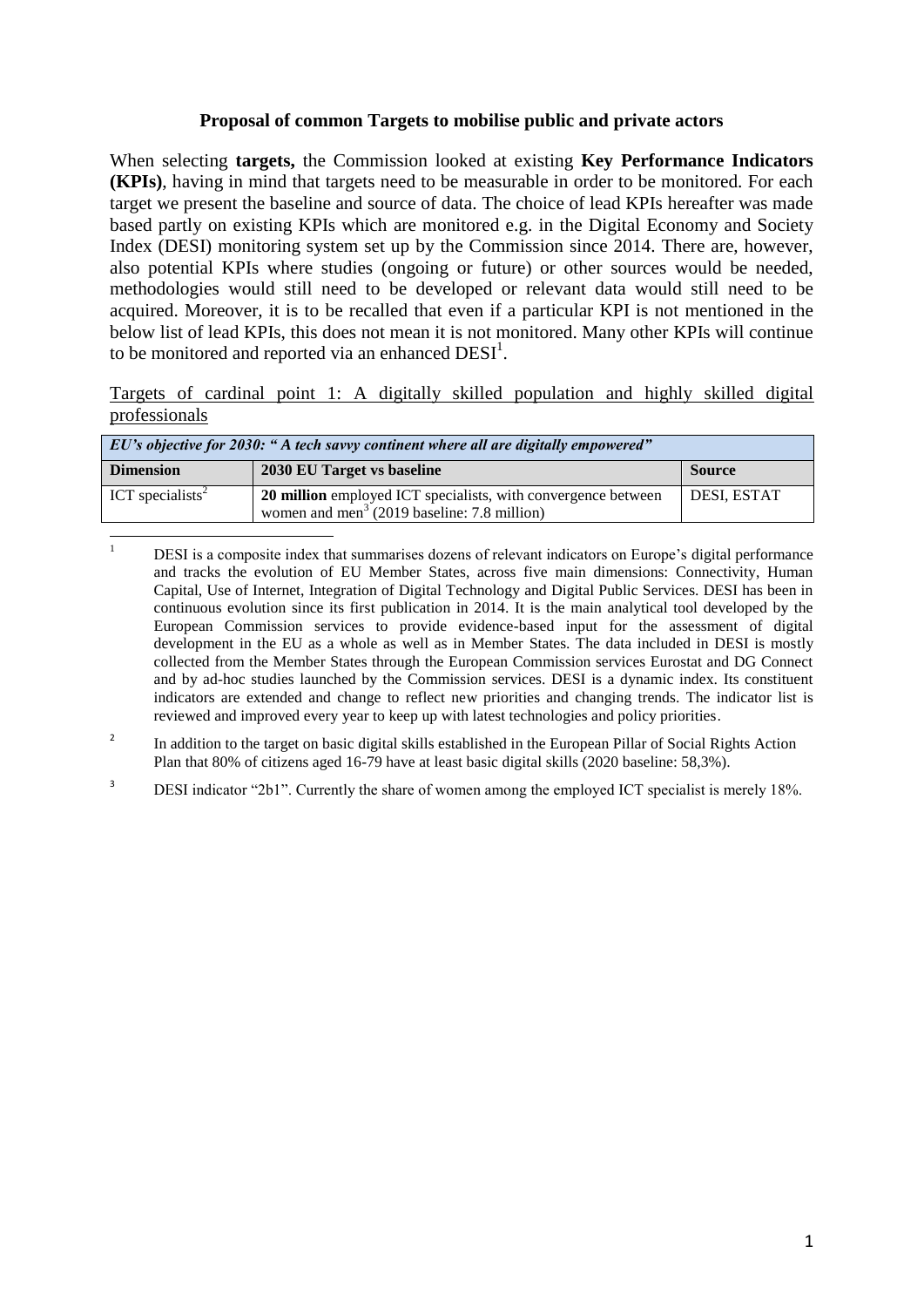|  | Target of cardinal point 2: Secure and performant sustainable digital infrastructures |  |
|--|---------------------------------------------------------------------------------------|--|
|  |                                                                                       |  |

| EU's objective for 2030: "Top-notch trustworthy and secure Digital Infrastructures" |                                                                                                                                                                                                                                                            |                                                                       |
|-------------------------------------------------------------------------------------|------------------------------------------------------------------------------------------------------------------------------------------------------------------------------------------------------------------------------------------------------------|-----------------------------------------------------------------------|
| <b>Dimension</b>                                                                    | 2030 EU target vs baseline                                                                                                                                                                                                                                 | <b>Source</b>                                                         |
| Connectivity                                                                        | All European households will be covered by a Gigabit                                                                                                                                                                                                       | <b>DESI</b>                                                           |
|                                                                                     | network, with all populated areas covered by 5G <sup>4</sup>                                                                                                                                                                                               | Study on                                                              |
|                                                                                     | Baseline:                                                                                                                                                                                                                                                  | <b>Broadband</b>                                                      |
|                                                                                     | - Gigabit Coverage (2020 baseline <sup>5</sup> : 59%)                                                                                                                                                                                                      | coverage in                                                           |
|                                                                                     | - 5G coverage in populated areas <sup>6</sup> (2021 baseline: 14%)                                                                                                                                                                                         | Europe by Omdia                                                       |
| Semiconductors                                                                      | The production of cutting-edge and sustainable semiconductors in<br>Europe including processors is at least 20% of world<br>production in value<br>(2020 baseline: 10%)                                                                                    | Data source to be.<br>confirmed in the<br>digital policy<br>programme |
| Edge/cloud                                                                          | 10,000 climate neutral highly secure edge nodes are deployed<br>in the EU, distributed in a way that will guarantee access to data<br>services with low latency (few milliseconds) wherever businesses<br>are located <sup>8</sup><br>$(2020$ baseline: 0) | Annual study on<br>edge deployment<br>under CEF2 (as of<br>2022)      |
| Quantum computing                                                                   | By 2025, Europe will have its first computer with quantum<br>acceleration paving the way for Europe to be at the cutting edge<br>of quantum capabilities by 2030.<br>$(2020 \text{ baseline: } 0)$                                                         | Data source to be<br>confirmed in the<br>digital policy<br>programme  |

- **.** 4 Continuation and extension of the Gigabit society targets for 2025, which are that all European households, urban or rural, will have access to internet connectivity of at least 100 Mbps upgradable to Gigabit' and 'Gigabit connectivity for all main socio-economic drivers (…) as well as digitally intensive enterprises'. All urban areas and major terrestrial transport paths to have uninterrupted 5G coverage by 2025.
- 5 Please note that current DESI measurement is via DESI indicator "1b2" (Coverage of households covered by any fixed Very High Capacity Networks (VHCN)). The technologies, at the current state of development, considered for VHCNs are "Fiber to the Home" (FTTH), Fiber to the building ("FTTB") and Cable "Docsis 3.1", as all of those technologies are able to deliver 1Gbps downlink. Space-based assets can be an important contributor towards the 100% target by covering the remote and/or sparsely populated areas hard to reach otherwise. For a legal definition of VHCN, see Art. 2(2) of Dir (EU) 2018/1972: 'very high capacity network' means either an electronic communications network which consists wholly of optical fibre elements at least up to the distribution point at the serving location, or an electronic communications network which is capable of delivering, under usual peak-time conditions, similar network performance in terms of available downlink and uplink bandwidth, resilience, errorrelated parameters, and latency and its variation; network performance can be considered similar regardless of whether the end-user experience varies due to the inherently different characteristics of the medium by which the network ultimately connects with the network termination point.
- 6 Percentage of populated areas (i.e. percentage of all places where households are located, including remote areas) with coverage by 5G - measured as the total coverage of telecom operators in each country.
- <sup>7</sup> Meaning manufacturing capacities below 5nm nodes aiming at 2nm and 10 times more energy efficient than today. The smaller the technology node means the smaller the feature size, producing smaller transistors which are faster and more efficient.
- 8 The target is to materialise the vision set out in the data strategy that is to have 80% of data processing done at the edge by 2025. Many of the future data services and 5G applications, such as Connected Automated Driving, smart farming, intelligent management of energy grids, smart manufacturing require a latency of a few milliseconds. To achieve such a latency in return requires an edge node in every 100km. 8-10,000 edge nodes correspond to this deployment of a mesh with a node every 100km. This density of edge nodes will conversely stimulate the demand from European user industry for novel and innovative digital services based on local data processing, and allow these users to be more in control of their data. The current baseline is 0 as the technology is just emerging and there has just been a few pilots (an IDATE study of 2019 identified 62 implementations in Europe).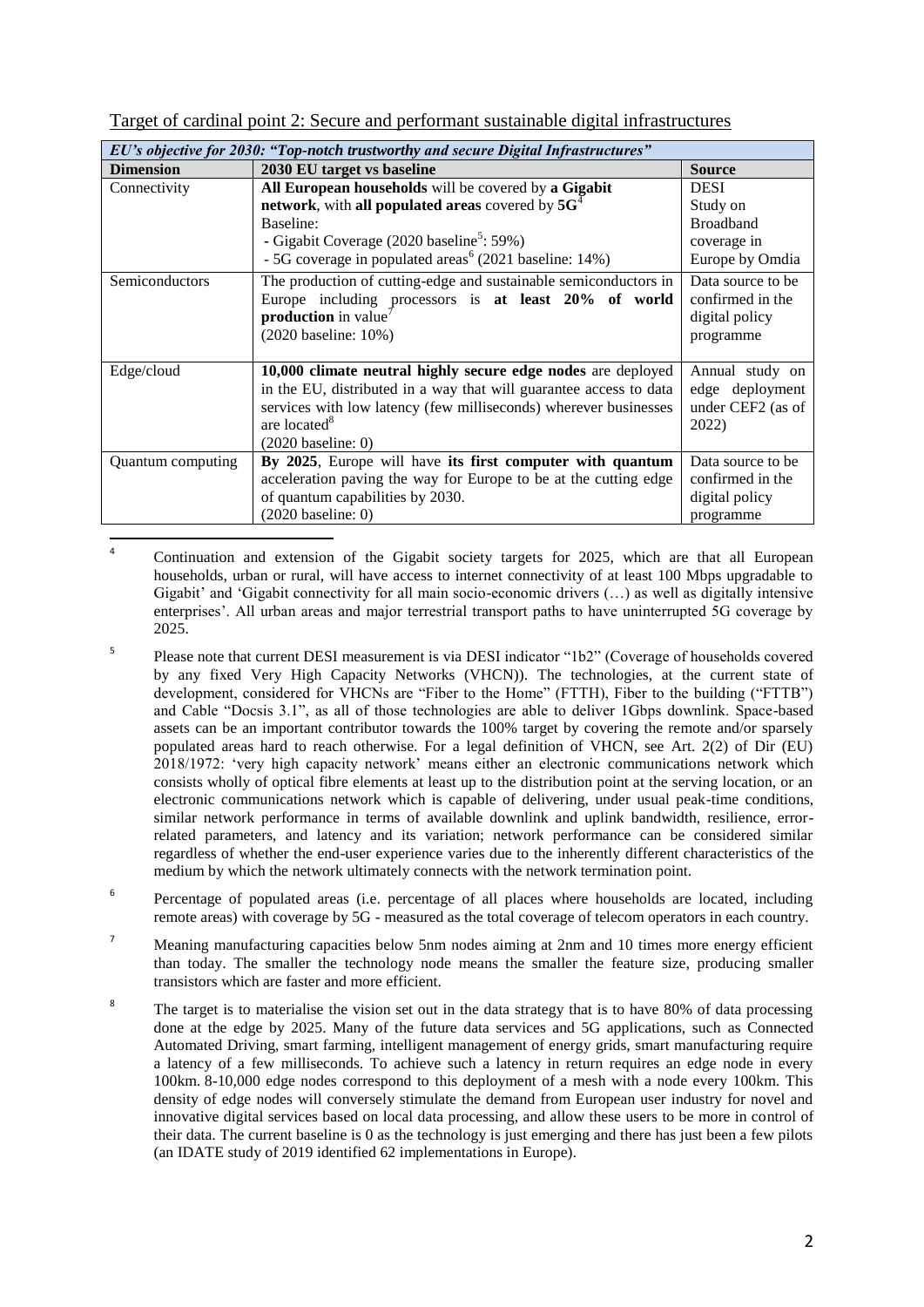| EU's objective for 2030: "The continent with a high share of digitalised businesses" |                                                                                                                                                                                                   |                                                                   |  |
|--------------------------------------------------------------------------------------|---------------------------------------------------------------------------------------------------------------------------------------------------------------------------------------------------|-------------------------------------------------------------------|--|
| <b>Dimension</b>                                                                     | 2030 EU Target vs baseline                                                                                                                                                                        | <b>Source</b>                                                     |  |
| Take up of digital<br>technologies                                                   | 75% of European enterprises have taken up:<br>- Cloud computing services (2020 baseline: 26%)<br>- Big data $(2020 \text{ baseline}: 14\%)$<br>- Artificial Intelligence (AI) (2020 baseline 25%) | ESTAT, IPSOS                                                      |  |
| Digital "late"<br>adopters"                                                          | More than 90% of European SMEs reach at least a basic level<br>of digital intensity <sup>9</sup><br>$(2019 \text{ baseline} : 60.6\%)$                                                            | DII, ESTAT                                                        |  |
| Innovative<br>businesses/scale-ups                                                   | Europe will grow the pipeline of its innovative scale ups and<br>improve their access to finance, leading to <b>doubling the number</b><br>of unicorns $^{10}$<br>(2021 baseline: 122)            | Dealroom (used<br>by Atomico in its<br>state of European<br>tech) |  |

## Target of cardinal point 3: Digital transformation of business

ــ<br>9 The Digital Intensity Index (DII) is a micro-based index that measures the availability at firm level of 12 different digital technologies: internet for at least 50% of employed persons, recourse to ICT specialists, fast broadband (30 Mbps or above), mobile internet devices for at least 20% of employed persons, a website, a website with sophisticated functions, social media, paying for advertising on the internet; the purchase of advanced cloud computing services; sending eInvoices, eCommerce turnover accounting for over 1% of total turnover and business-to-consumer (B2C) web sales of over 10% of total web sales. The value for the index therefore ranges from 0 to 12. The list of the aforesaid 12 indicators is reviewed and improved every year to keep up with latest technologies and policy priorities.

<sup>&</sup>lt;sup>10</sup> By unicorns we understand here both: 1) realised unicorn, i.e. companies founded after 1990 that have had an IPO or trade sale above \$1 billion and 2) unrealised unicorn, i.e. companies that have been valued at or over \$1 billion in their last private venture funding round (meaning the valuation has not been confirmed in a secondary transaction). In 2019 there were 703 unicorns in the US and 206 in China (https://blog.dealroom.co/uk-unicorn-tech-update-for-london-tech-week/).